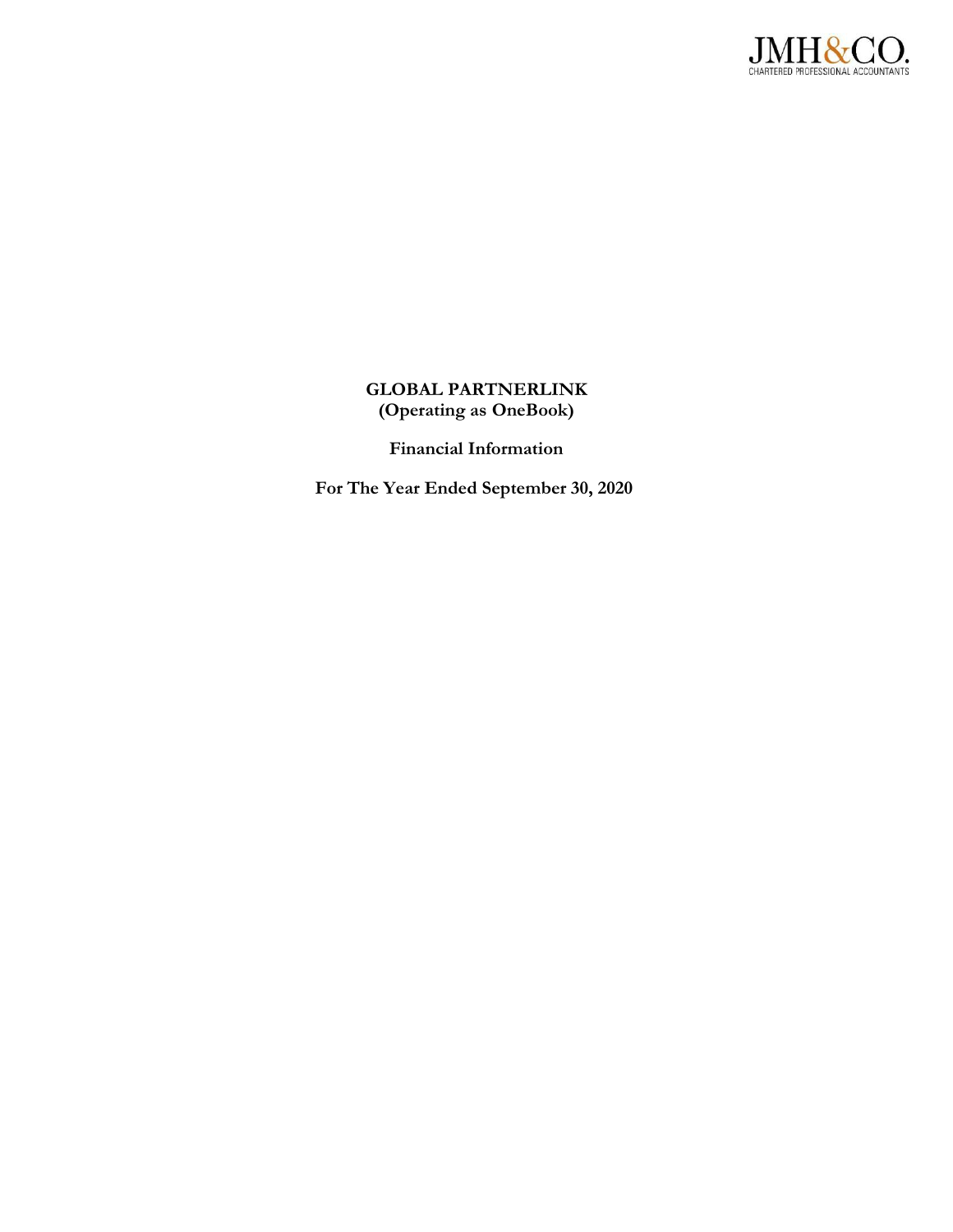

**Financial Statements**

# **For The Year Ended September 30, 2020**

|                                                         | Page      |
|---------------------------------------------------------|-----------|
| <b>Independent Auditors' Report</b>                     | $1 - 2$   |
| <b>Statement of Financial Position</b>                  | 3         |
| <b>Statement of Changes in Net Assets</b>               | 4         |
| <b>Statement of Operations</b>                          | 5         |
| <b>Statement of Cash Flows</b>                          | 6         |
| Program Expenses, Schedule "A"                          | 7         |
| Public Relations and Resource Development, Schedule "B" | 8         |
| Administration Expenses, Schedule "C"                   | 9         |
| Notes to the Financial Statements                       | $10 - 16$ |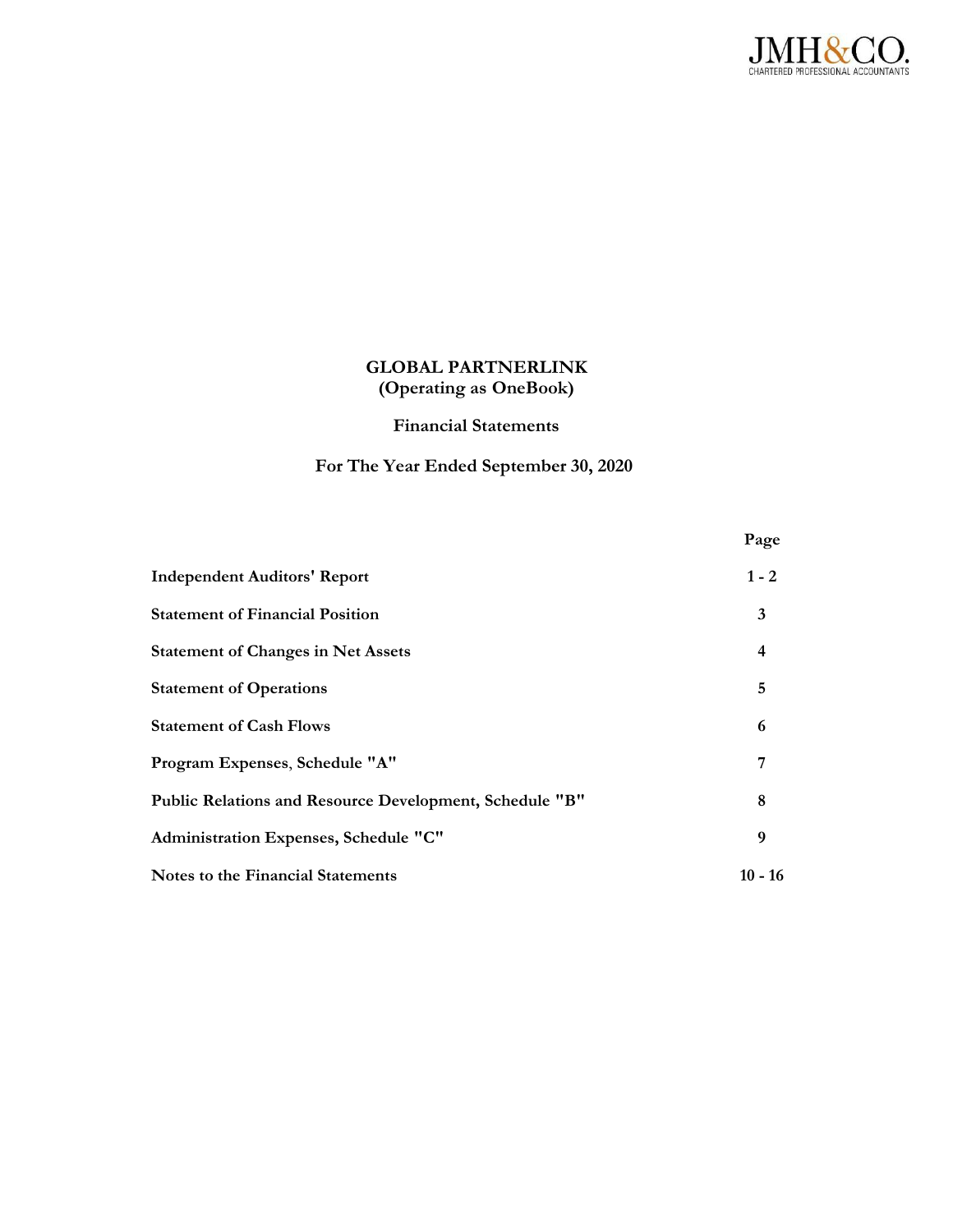

**#5, 2416 - 34 Avenue SW Calgary, Alberta T2T 2C8**

**P 403.261.0835 1.866.575.0835 F 403.262.4281**

### **Independent Auditors' Report**

## <span id="page-2-0"></span>**TO THE BOARD OF DIRECTORS GLOBAL PARTNERLINK (OPERATING AS ONEBOOK)**

#### **Opinion**

We have audited the accompanying financial statements of **Global PartnerLink** (Operating as OneBook) which comprise the statement of financial position as at September 30, 2020 and the statements of changes in net assets, operations and cash flows for the year then ended, and a summary of significant accounting policies and other explanatory information.

In our opinion, the financial statements present fairly, in all material respects, the financial position of **Global PartnerLink** as at September 30, 2020, and the results of its operations and its cash flows for the year then ended in accordance with Canadian accounting standards for not-for-profit organizations.

#### **Basis for Opinion**

We conducted our audit in accordance with Canadian generally accepted auditing standards. Our responsibilities under those standards are further described in the Auditors' Responsibilities for the Audit of the Financial Statements section of our report. We are independent of **Global PartnerLink** in accordance with the ethical requirements that are relevant to our audit of the financial statements in Canada, and we have fulfilled our other ethical responsibilities in accordance with these requirements. We believe that the audit evidence we have obtained is sufficient and appropriate to provide a basis for our opinion.

#### **Responsibilities of Management and Those Charged with Governance for the Financial Statements**

Management is responsible for the preparation and fair presentation of these financial statements in accordance with Canadian accounting standards for not-for-profit organizations, and for such internal control as management determines is necessary to enable the preparation of financial statements that are free from material misstatement, whether due to fraud or error.

In preparing the financial statements, management is responsible for assessing **Global PartnerLink**'s ability to continue as a going concern, disclosing, as applicable, matters related to going concern and using the going concern basis of accounting unless management either intends to liquidate **Global PartnerLink** or to cease operations, or has no realistic alternative but to do so.

Those charged with governance are responsible for overseeing **Global PartnerLink**'s financial reporting process.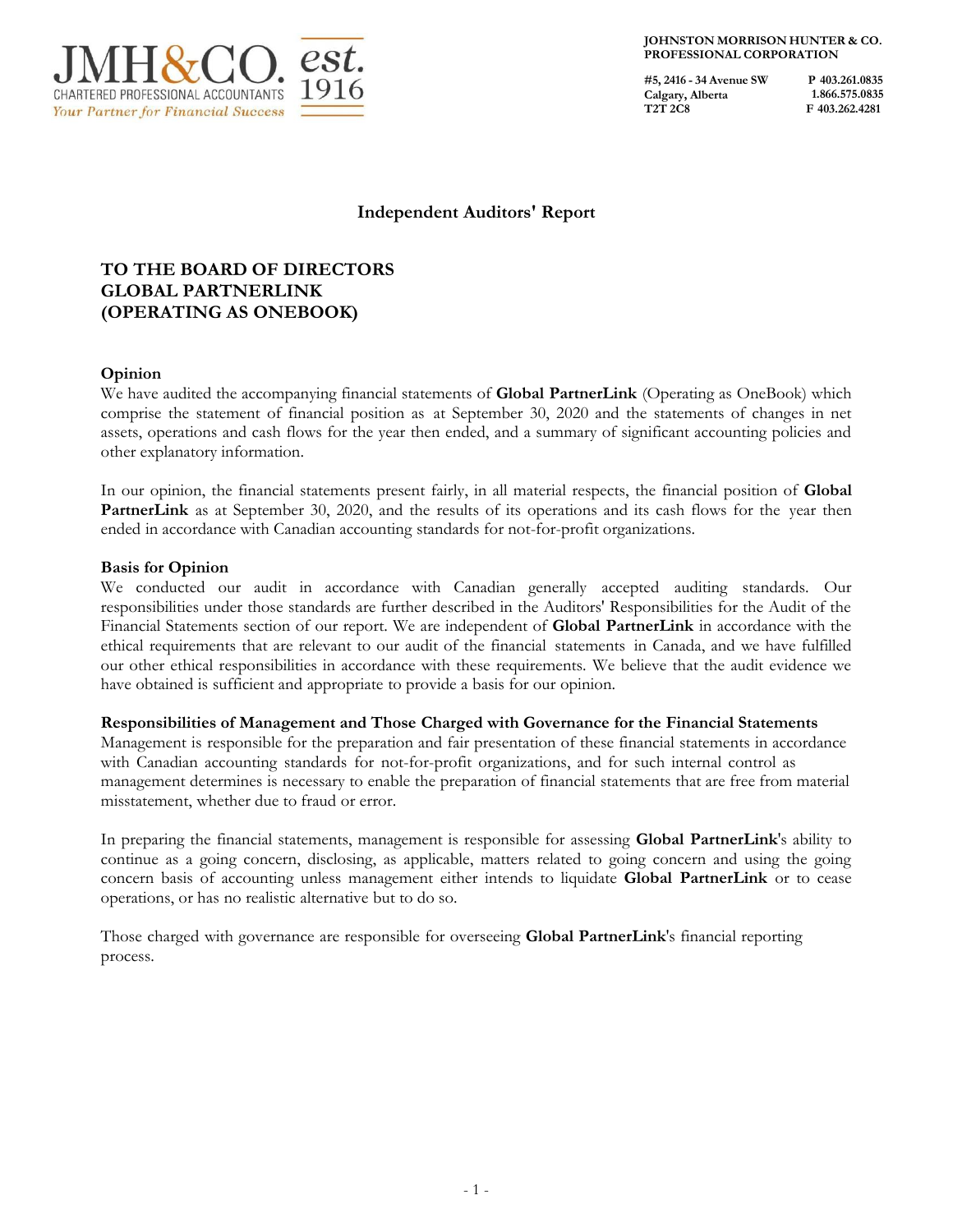

**#5, 2416 - 34 Avenue SW Calgary, Alberta T2T 2C8 P 403.261.0835 1.866.575.0835 F 403.262.4281**

## **Independent Auditors' Report (Continued)**

#### **Auditors' Responsibilities for the Audit of the Financial Statements**

Our objectives are to obtain reasonable assurance about whether the financial statements as a whole are free from material misstatement, whether due to fraud or error, and to issue an auditors' report that includes our opinion. Reasonable assurance is a high level of assurance, but is not a guarantee that an audit conducted in accordance with Canadian generally accepted auditing standards will always detect a material misstatement when it exists. Misstatements can arise from fraud or error and are considered material if, individually or in the aggregate, they could reasonably be expected to influence the economic decisions of users taken on the basis of these financial statements. As part of an audit in accordance with Canadian generally accepted auditing standards, we exercise professional judgment and maintain professional skepticism throughout the audit. We also:

- Identify and assess the risks of material misstatement of the financial statements, whether due to fraud or error, design and perform audit procedures responsive to those risks and obtain audit evidence that is sufficient and appropriate to provide a basis for our opinion. The risk of not detecting a material misstatement resulting from fraud is higher than for one resulting from error, as fraud may involve collusion, forgery, intentional omissions, misrepresentations, or the override of internal control.
- Obtain an understanding of internal control relevant to the audit in order to design audit procedures that are appropriate in the circumstances, but not for the purpose of expressing an opinion on the effectiveness of the company's internal control.
- Evaluate the appropriateness of accounting policies used and the reasonableness of accounting estimates and related disclosures made by management.
- Conclude on the appropriateness of management's use of the going concern basis of accounting and, based on the audit evidence obtained, whether a material uncertainty exists related to events or conditions that may cast significant doubt on the company's ability to continue as a going concern. If we conclude that a material uncertainty exists, we are required to draw attention in our auditors' report to the related disclosures in the financial statements or, if such disclosures are inadequate, to modify our opinion. Our conclusions are based on the audit evidence obtained up to the date of our auditors' report. However, future events or conditions may cause **Global PartnerLink** to cease to continue as a going concern.
- Evaluate the overall presentation, structure and content of the financial statements, including the disclosures, and whether the financial statements represent the underlying transactions and events in a manner that achieves fair presentation.

We communicate with those charged with governance regarding, among other matters, the planned scope and timing of the audit and significant audit findings, including any significant deficiencies in internal control that we identify during our audit.

Johnston Morrison Hunter & Co. Professional Corporation

**Johnston Morrison Hunter & Co. Professional Corporation Chartered Professional Accountants**

**Calgary, Alberta January 19, 2021**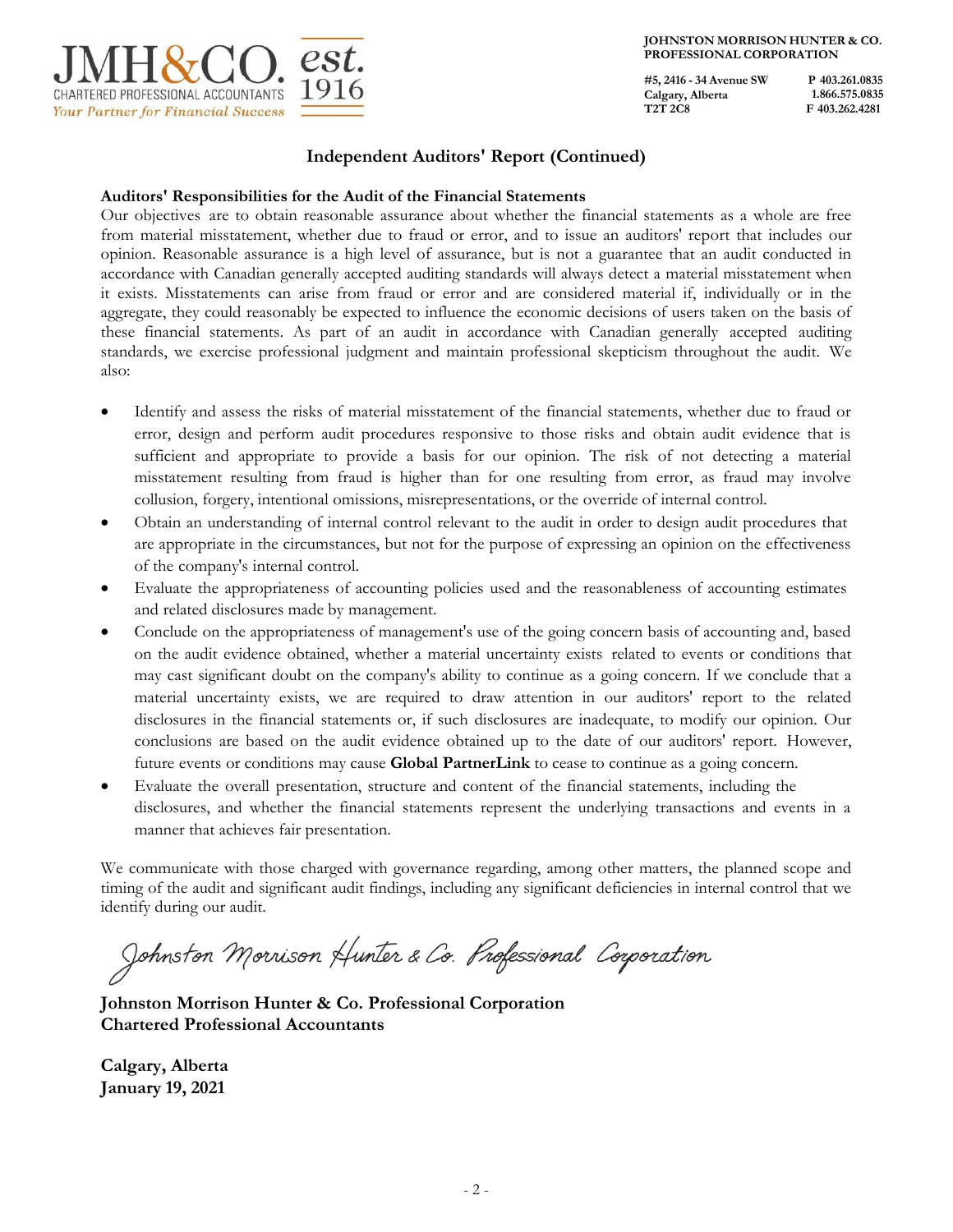

## **Statement of Financial Position September 30, 2020**

|                                                   | 2020    | 2019    |
|---------------------------------------------------|---------|---------|
|                                                   |         |         |
|                                                   | \$      | \$      |
| <b>Assets</b>                                     |         |         |
| Current                                           |         |         |
| Cash and cash equivalents                         | 310,207 | 225,636 |
| Accounts receivable                               | 16,500  | 116     |
| Goods and services tax receivable                 | 1,906   | 2,513   |
| Prepaid expenses and other current assets         | 17,347  | 13,764  |
|                                                   | 345,960 | 242,029 |
| Trademark                                         |         |         |
|                                                   | 345,961 | 242,030 |
| Liabilities                                       |         |         |
| Current                                           |         |         |
| Accounts payable and accrued liabilities (Note 4) | 50,060  | 23,380  |
| Deferred contributions (Note 5)                   | 43,501  | 43,501  |
|                                                   | 93,561  | 66,881  |
| <b>Commitments</b> (Note 6)                       |         |         |
| <b>Net Assets</b>                                 |         |         |
| <b>General Fund</b>                               | 252,400 | 175,149 |
|                                                   | 345,961 | 242,030 |
| Approved by the Board                             |         |         |

## **Director:**

| <b>Herm Martens</b><br>Herm Martens (Feb 24, 2021 10:19 CST) | Peter Vandenberg<br>Peter Vandenberg (Feb 24, 2021 10:39 CST) | $\mathbb{Z}$ |
|--------------------------------------------------------------|---------------------------------------------------------------|--------------|
| <b>Herm Martens</b>                                          | Peter Vandenberg Ted Seres                                    |              |
| Feb 24, 2021                                                 | Feb 24, 2021                                                  | Feb 24, 2021 |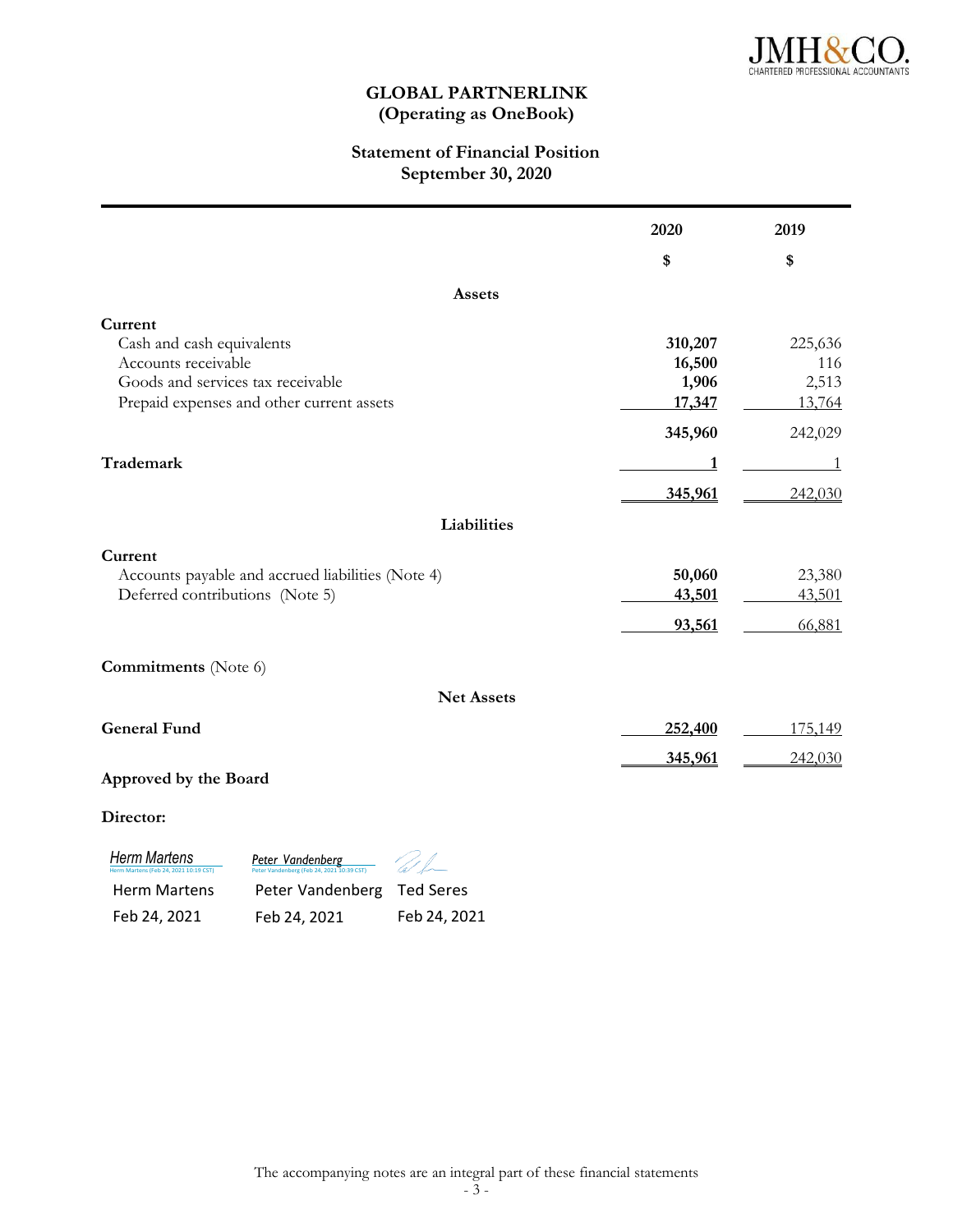

## **Statement of Changes in Net Assets For The Year Ended September 30, 2020**

|                                                                                                             | 2020    | 2019                  |
|-------------------------------------------------------------------------------------------------------------|---------|-----------------------|
|                                                                                                             | \$      | \$                    |
| <b>Balance,</b> beginning of year                                                                           | 175,149 | 329,685               |
| Excess (deficiency) of revenue over expenses for the year<br>Change in project sustainability fund (Note 7) | 77,251  | (351, 499)<br>196,963 |
| <b>Balance</b> , end of year                                                                                | 252,400 | 175,149               |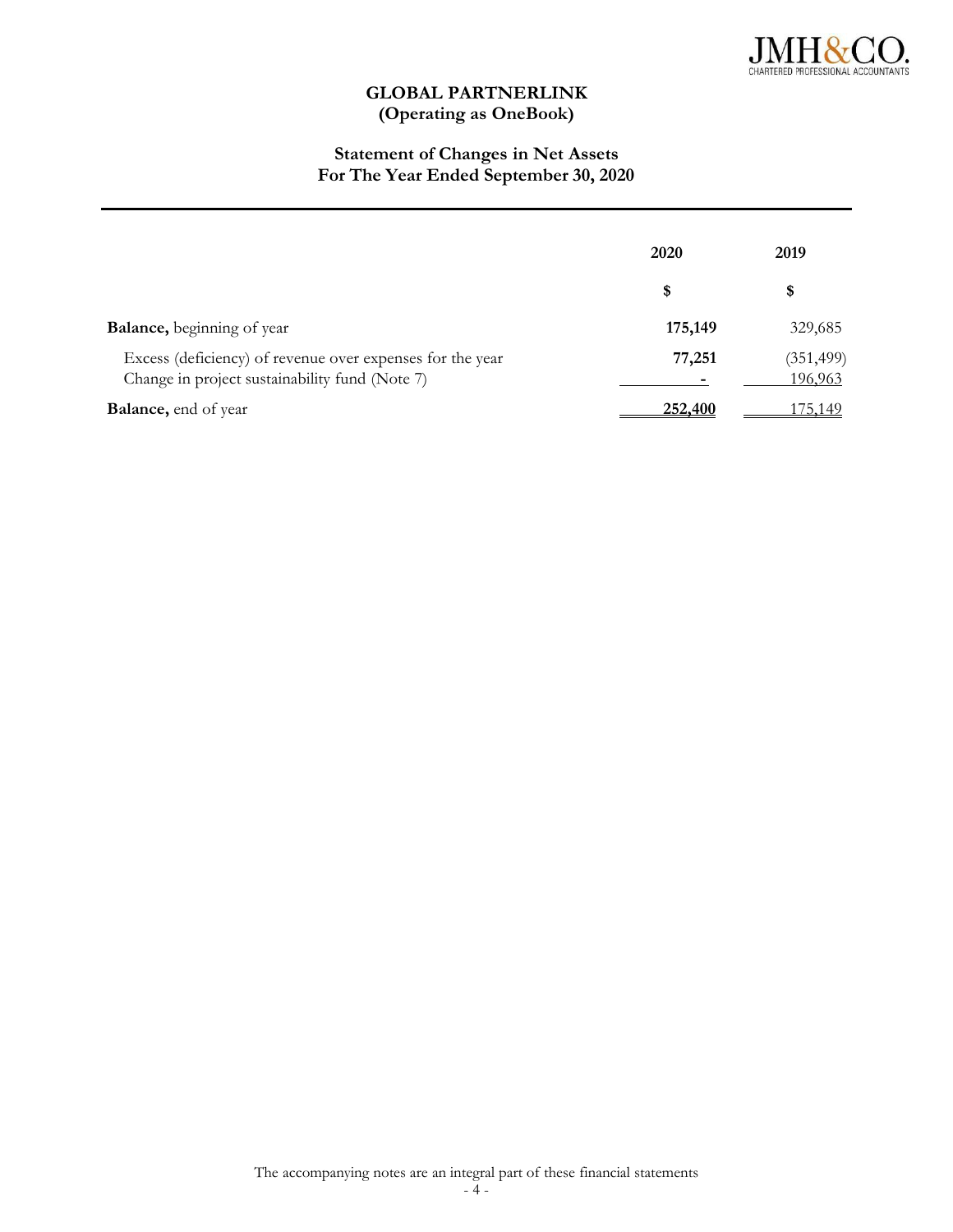

## **Statement of Operations For The Year Ended September 30, 2020**

|                                                           | 2020      | 2019       |
|-----------------------------------------------------------|-----------|------------|
|                                                           | \$        | \$         |
| Revenue                                                   |           |            |
| Donations                                                 | 1,718,329 | 1,452,544  |
| Canadian emergency wage subsidy                           | 5,500     |            |
| Interest                                                  | 293       | 282        |
|                                                           | 1,724,122 | 1,452,826  |
| <b>Expenses</b>                                           |           |            |
| Program expenses, Schedule "A"                            | 1,280,174 | 1,261,342  |
| Public relations and resource development, Schedule "B"   | 252,608   | 400,829    |
| Administration, Schedule "C"                              | 114,089   | 142,154    |
|                                                           | 1,646,871 | 1,804,325  |
| Excess (Deficiency) of Revenue Over Expenses For The Year | 77,251    | (351, 499) |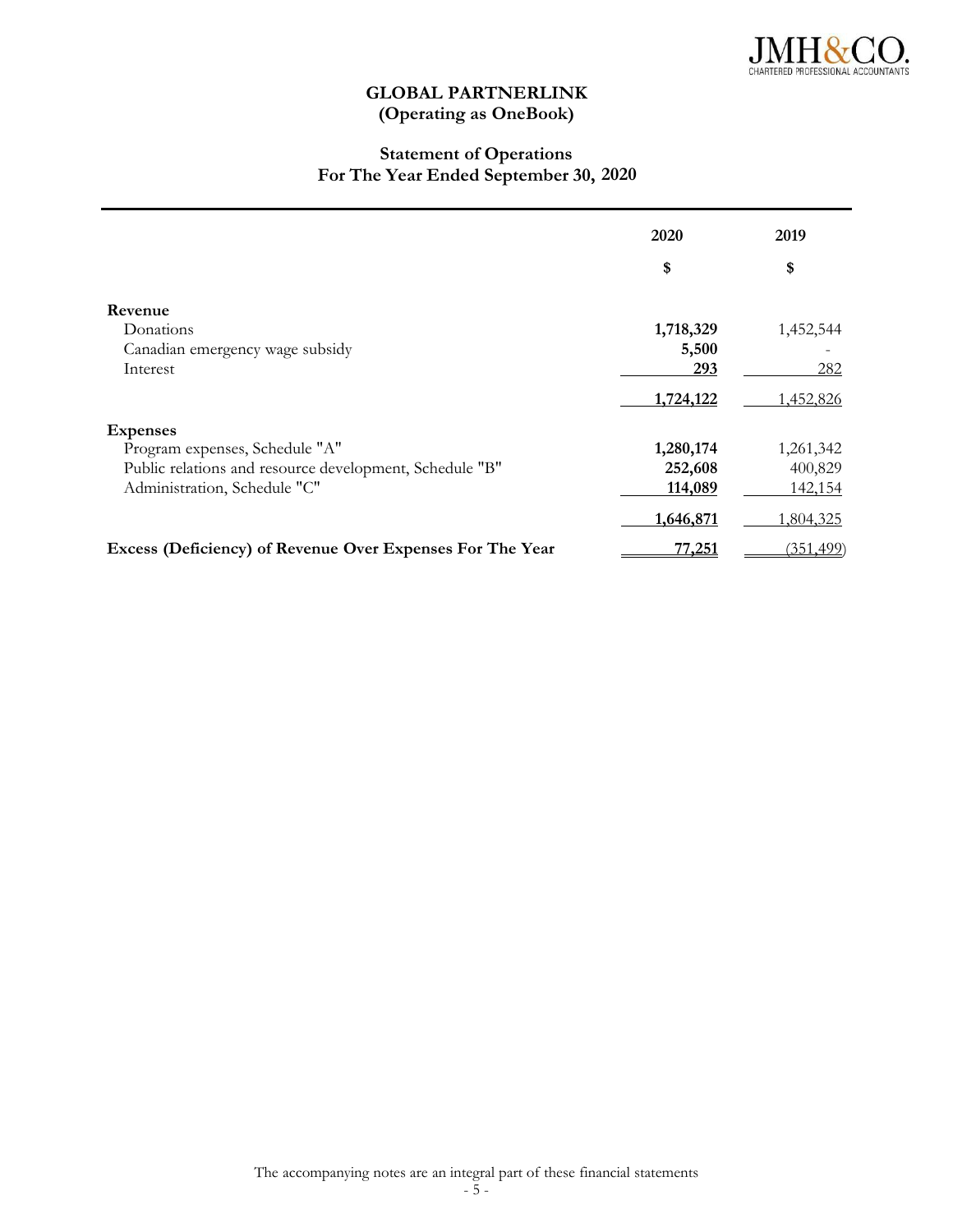

## **Statement of Cash Flows For The Year Ended September 30, 2020**

|                                                           | 2020      | 2019           |
|-----------------------------------------------------------|-----------|----------------|
|                                                           | \$        | \$             |
| <b>Cash Flows From Operating Activities</b>               |           |                |
| Excess (deficiency) of revenue over expenses for the year | 77,251    | (351, 499)     |
| <b>Changes in Non-Cash Working Capital</b>                |           |                |
| Accounts receivable                                       | (16, 384) | 73,659         |
| Goods and services tax receivable                         | 606       | 2,275          |
| Prepaid expenses and other current assets                 | (3,583)   | 2,025          |
| Accounts payable and accrued liabilities                  | 26,681    | 4,123          |
| Deferred contributions                                    |           | (18,299)       |
|                                                           | 84,571    | (287, 716)     |
| <b>Cash and Cash Equivalents Increase (Decrease)</b>      | 84,571    | (287, 716)     |
| Cash and Cash Equivalents, beginning of year              | 225,636   | <u>513,352</u> |
| <b>Cash and Cash Equivalents, end of year</b>             | 310,207   | 225,636        |

**Cash and Cash Equivalents consists of cash on hand.**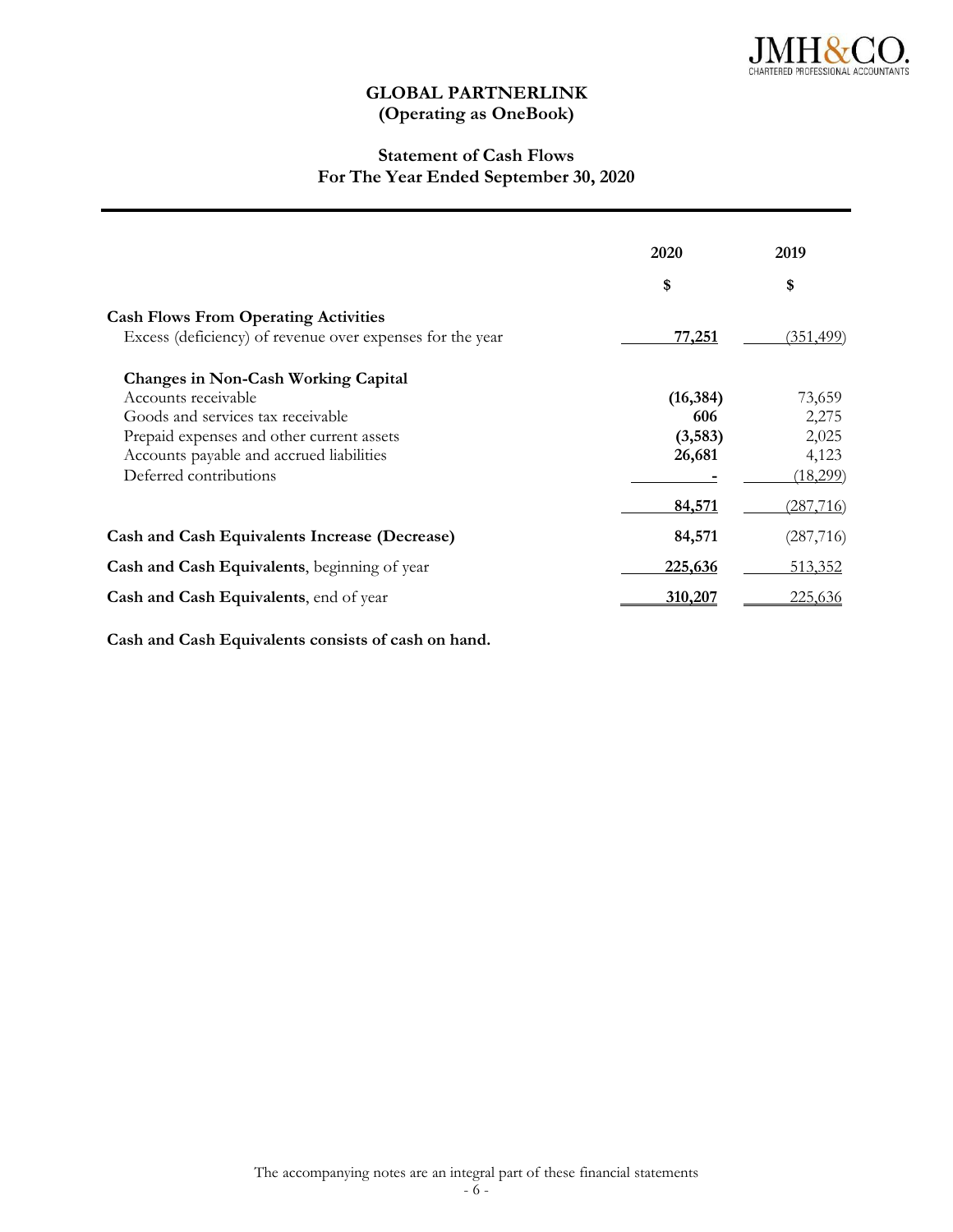

# **Program Expenses For The Year Ended September 30, 2020 Schedule "A"**

|                                        | 2020      | 2019           |
|----------------------------------------|-----------|----------------|
|                                        | \$        | \$             |
|                                        |           |                |
| Program expenses to countries (Note 8) | 1,112,562 | 1,120,866      |
| Salaries and benefits                  | 109,225   | 73,539         |
| Travel                                 | 23,221    | 38,748         |
| Media and communications               | 5,275     | 3,820          |
| Facility rent                          | 12,873    | 8,906          |
| Professional fees                      | 6,066     | 6,731          |
| Other direct costs                     | 10,952    | 8,732          |
|                                        | 1,280,174 | <u>261,342</u> |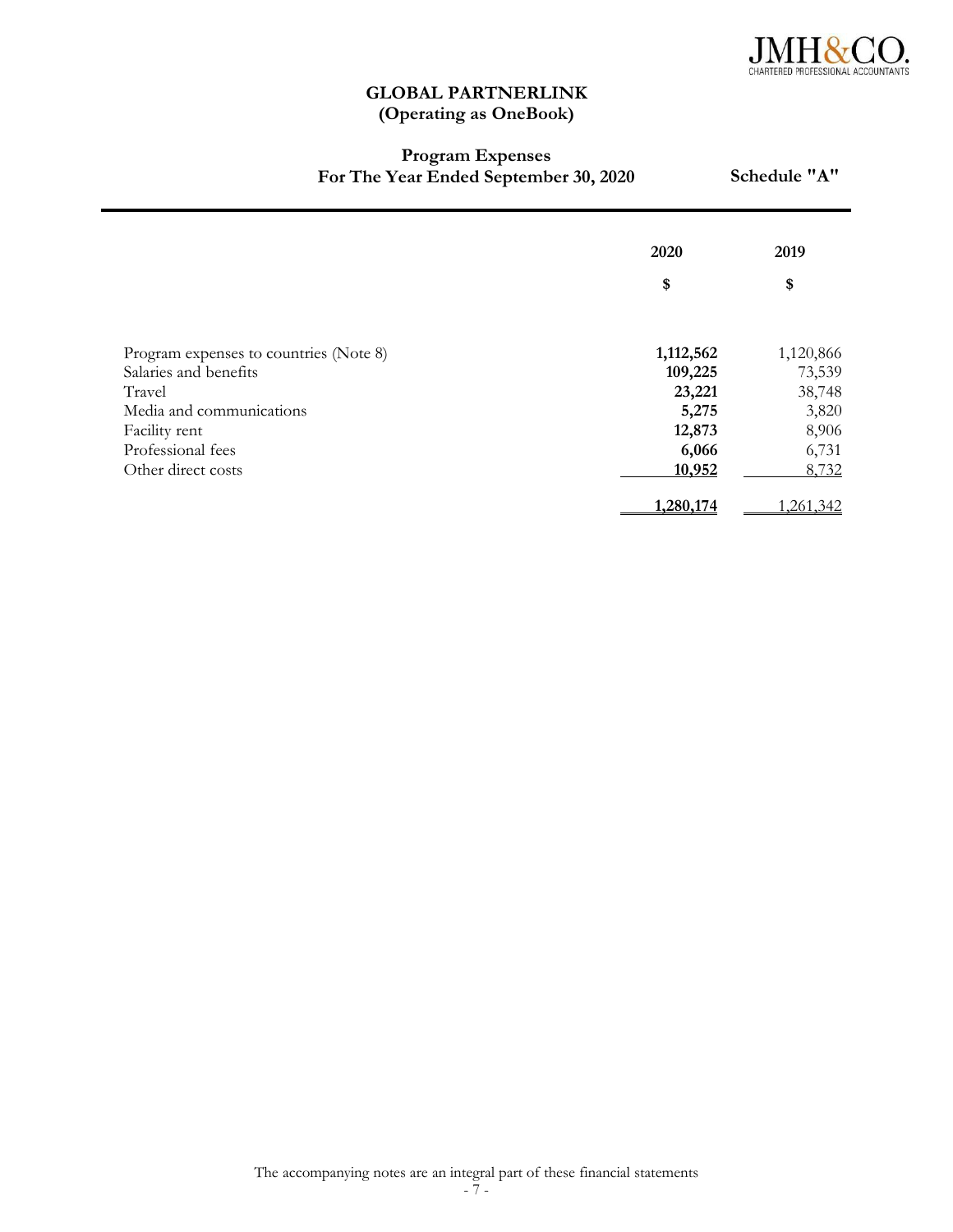

**252,608** 400,829

## **GLOBAL PARTNERLINK (Operating as OneBook)**

Facility rent **12,901** 15,285<br>Other direct costs **12,901** 15,285 Other direct costs **76,809** 70,625 Insurance **1,918** 2,776 Office supplies **7,911** 17,497 Credit card and bank charges **3,232** 3,384

| <b>Public Relations and Resource Development</b><br>For The Year Ended September 30, 2020 |                 | Schedule "B"     |  |
|-------------------------------------------------------------------------------------------|-----------------|------------------|--|
|                                                                                           | 2020            | 2019             |  |
|                                                                                           | \$              | \$               |  |
| Salaries and benefits                                                                     | 114,089         | 232,232          |  |
| Travel<br>Media and communications                                                        | 6,399<br>29,349 | 24,263<br>34,767 |  |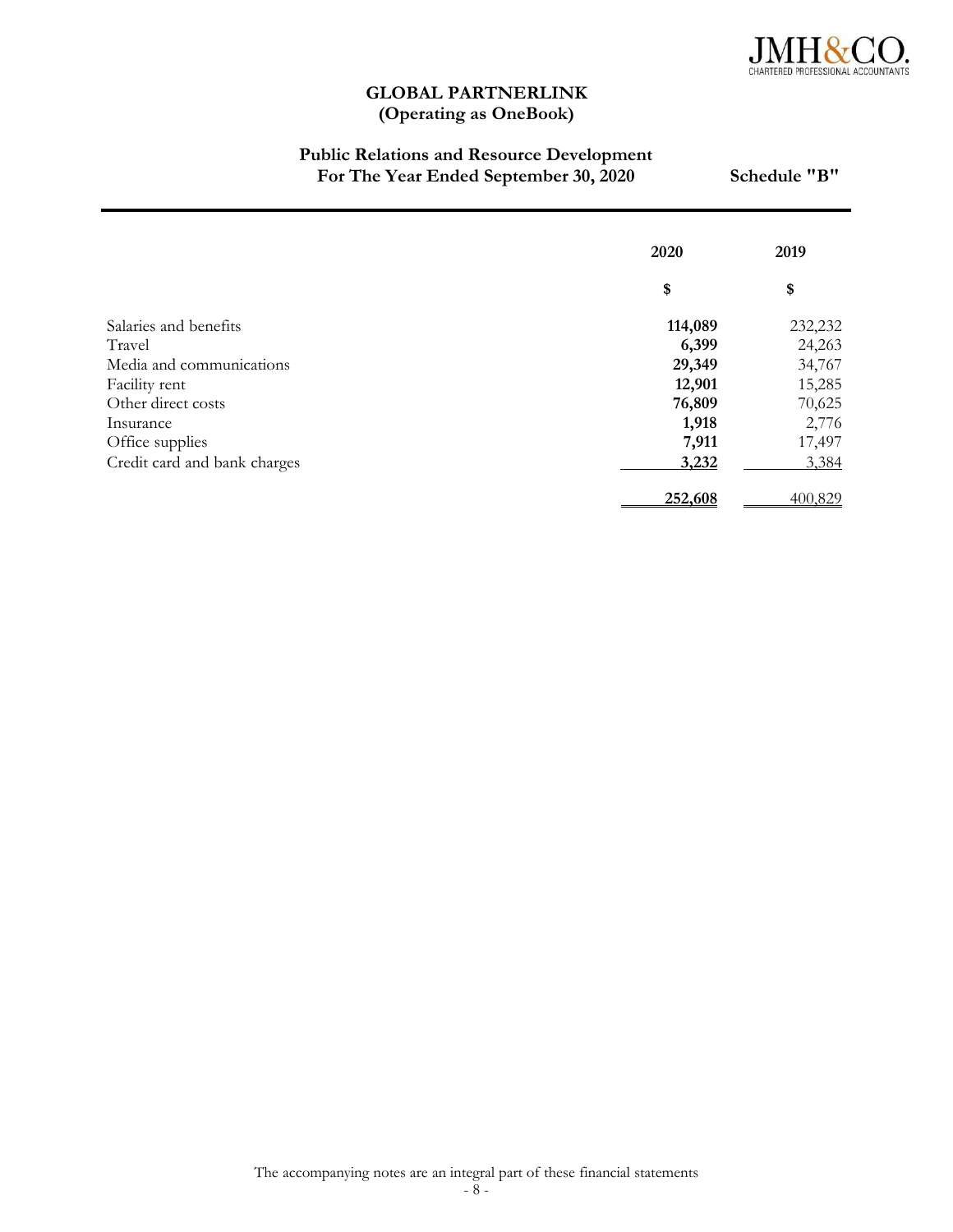

## **Administration Expenses For The Year Ended September 30, 2020 Schedule "C"**

|                              | 2020    | 2019    |
|------------------------------|---------|---------|
|                              | \$      | \$      |
| Board and other expenses     | 2,783   | 7,510   |
| Salaries and benefits        | 92,602  | 108,527 |
| Travel                       | 1,622   | 4,713   |
| Media and communications     | 2,971   | 3,184   |
| Facility rent                | 7,813   | 7,927   |
| Professional fees            | 3,528   | 5,768   |
| Insurance                    | 1,162   | 1,440   |
| Office supplies              | 706     | 2,403   |
| Credit card and bank charges | 902     | 682     |
|                              | 114,089 | 142,154 |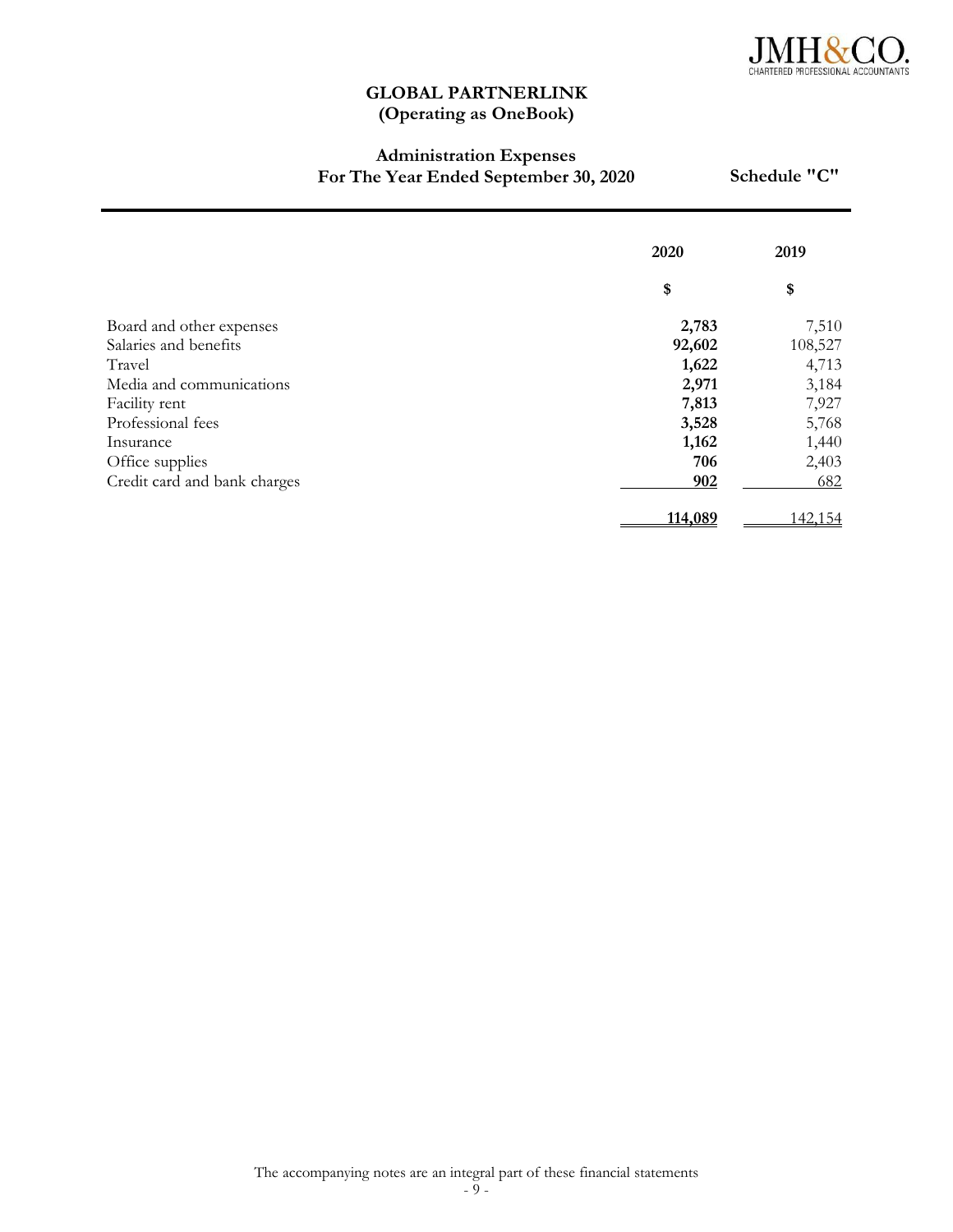

## **Notes to the Financial Statements For The Year Ended September 30, 2020**

#### **1. Nature of Operations**

The Organization envisions a world where everyone is able to experience the transforming power of God's Word in their own language. This is accomplished by finding and supporting indigenous partners, empowering them to effect spiritual and social transformation through Bible translation, literacy and Scripture engagement programs in their own languages.

Global PartnerLink (operating as OneBook) is affiliated with, but independent of, Wycliffe Bible Translators of Canada ("Wycliffe"). Wycliffe Global Alliance ("WGA"), SIL International and other partners within the Wycliffe Global Alliance, as it has its own independent management team and Board of Directors. Global PartnerLink (operating as OneBook) is a partner organization within the 118 member Wycliffe Global Alliance.

Global PartnerLink was incorporated under the Canada Corporations Act in 2008 and was continued in 2014 under the Canada Not-for-profit Corporations Act. In 2011, Global PartnerLink adopted the operating name of OneBook to better articulate the mission of the organization.

Global PartnerLink (operating as OneBook) is a registered charity under the Income Tax Act and is therefore not subject to income tax.

The continuous operation of Global PartnerLink (operating as OneBook) is dependent on the donation support of interested individuals and organizations.

#### **2. Significant Accounting Policies**

The Organization prepares its financial statements in accordance with Canadian accounting standards for private enterprises. The significant accounting policies used are as follows:

### **Cash and Cash Equivalents**

The company's policy is to disclose bank balances under cash and cash equivalents, including bank overdrafts with balances that fluctuate frequently from being positive to overdrawn and term deposits with a maturity period of three months or less from the date of acquisition. Term deposits that the entity cannot use for current transactions because they are pledged as security are also excluded from cash and cash equivalents.

#### **Leases**

Leases are classified as either capital or operating leases. A lease that transfers substantially all of the benefits and risks incidental to the ownership of property is classified as a capital lease. All other leases are accounted for as operating leases wherein, rental payments are expensed as incurred. At the inception of a capital lease, an asset and an obligation is recorded at an amount equal to the lesser of the present value of the minimum lease payments and the property's fair value at the beginning of such lease.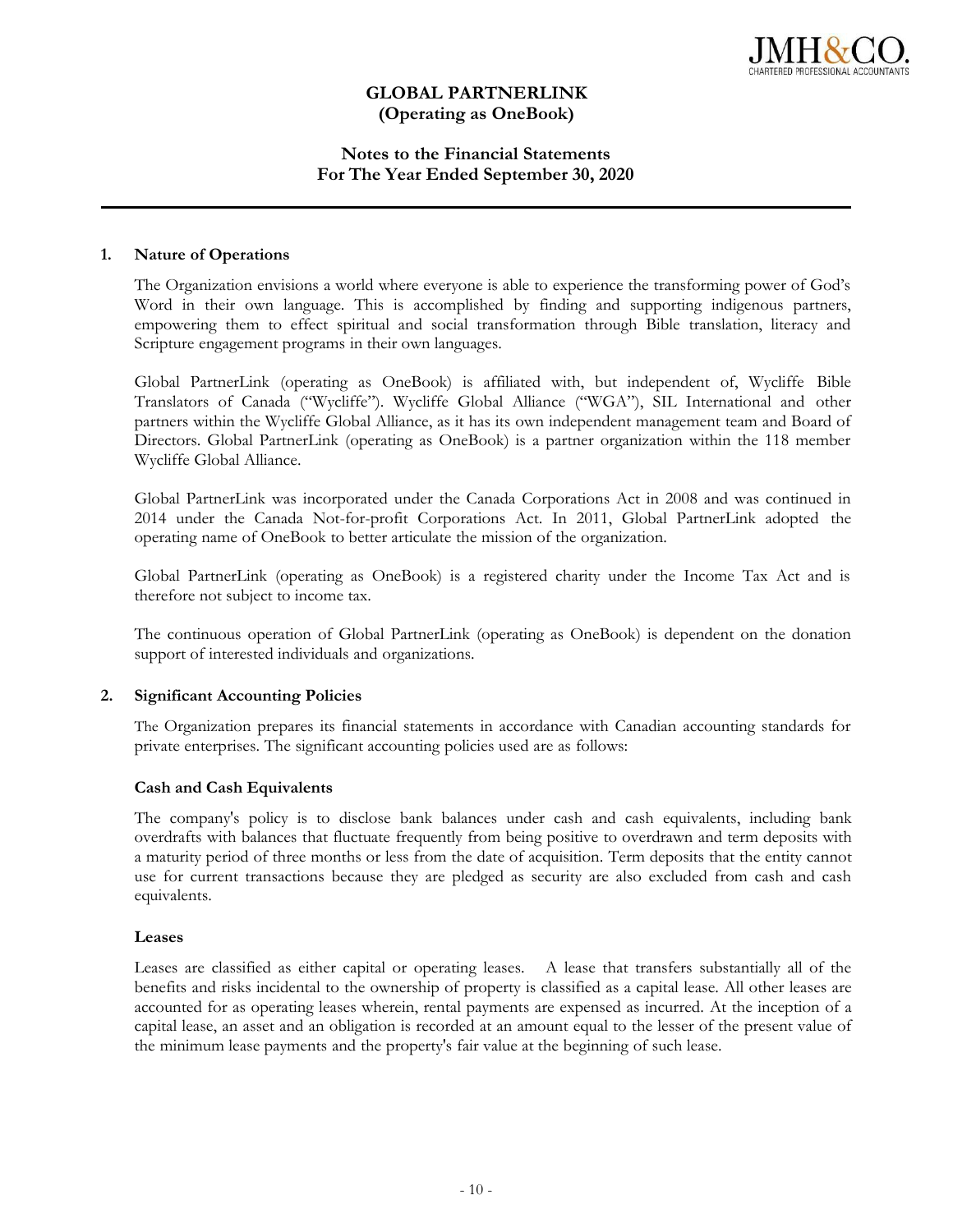

## **Notes to the Financial Statements For The Year Ended September 30, 2020**

### **2. Significant Accounting Policies (Continued)**

#### **Trademarks**

The Organization reports its trademark as an intangible asset on the Statement of Financial Position. The carrying amount of an intangible asset whose life is determined to be indefinite and therefore it is not amortized. It is tested for recoverability whenever events or changes in circumstances indicate that the carrying amount may exceed its fair value. An impairment loss is recognized when the asset's carrying amount exceeds its fair value. Impairment losses are not subsequently reversed.

#### **Fund Accounting**

These financial statements include the assets, liabilities and net assets of the funds controlled and administered by the organization. The funds are summarized as follows:

(i) The general fund is used to report contributions received and expenses incurred to general operations, and restricted contributions received and spent, on board-approved program expenses.

(ii) The project sustainability fund is an internally restricted fund which is used at the Board's direction to accumulate excess contributions designated for projects. The Board determines the amounts to be spent on projects and sets this amount aside at the end of the year in anticipation of meeting project expenses in the next year. These funds form a part of the unrestricted funds for the organization and remain subject to board discretion and approval for their use.

#### **Revenue Recognition**

The Organization follows the deferral method of accounting for contributions. All contributions received are subject to the Board's control. Contributions which are not subject to external restrictions are recognized as revenue when received. Contributions which are subject to external restrictions are deferred on the balance sheet until they are recognized as revenue in the year in which the related expenses are incurred.

Contributions of gifts in kind are recorded at estimated fair value upon the transfer of ownership of the assets.

#### **Allocation of Expenses**

The Organization reports expenses on the basis of program, public relations and resource development, and administration functions in the statement of operations. Costs which are directly related to a specific function are recorded as costs of that function. Costs not directly related to a specific function are recorded as administration costs. The administration costs are periodically reviewed and allocated between program, public relations and resource development, and administration functions on the basis of time incurred on, and space used by, the various functions.

Administrative costs allocated include travel, office supplies, telephone and communications, professional fees, insurance, rent and other miscellaneous costs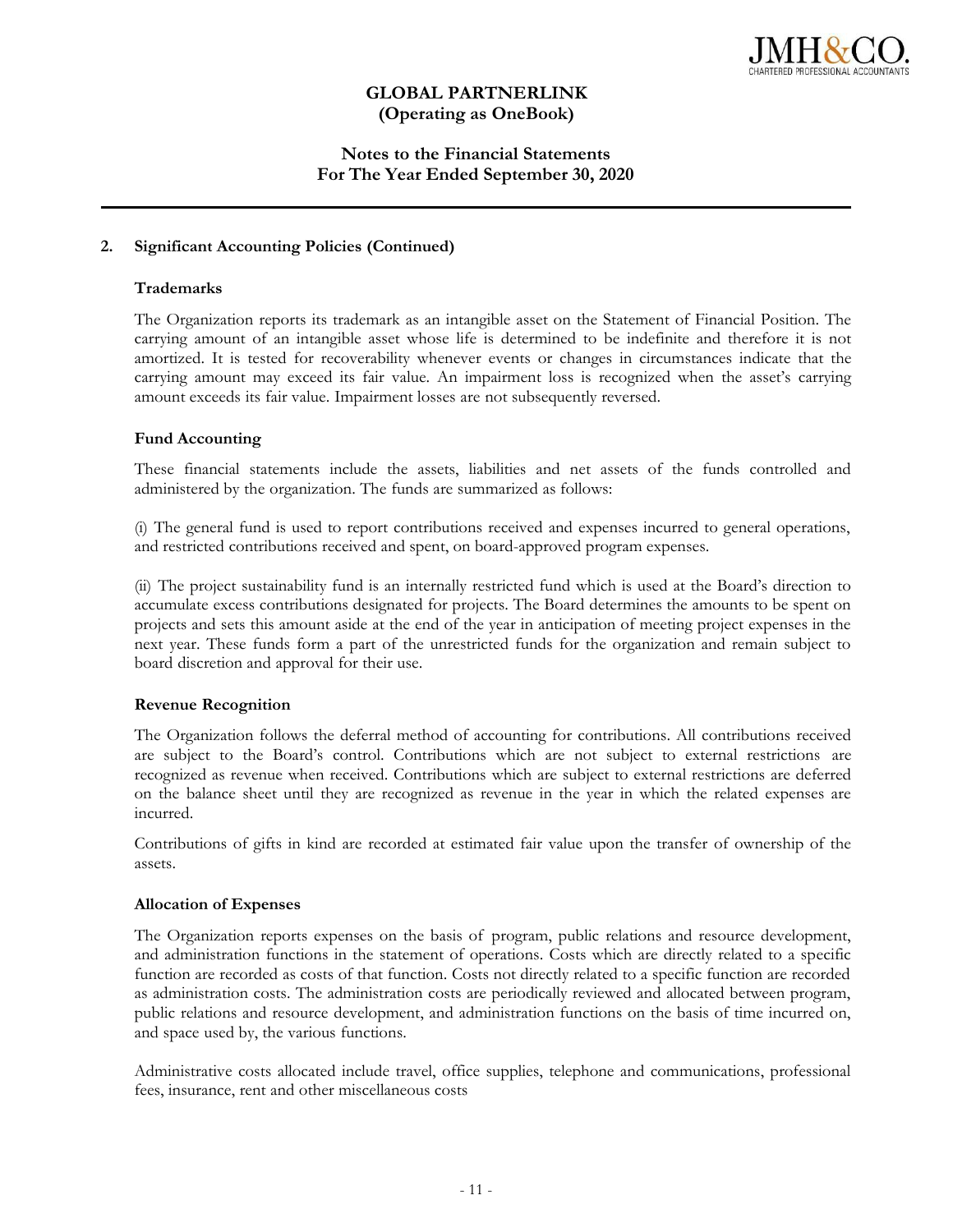

## **Notes to the Financial Statements For The Year Ended September 30, 2020**

#### **2. Significant Accounting Policies (Continued)**

#### **Foreign Currency Translation**

Foreign denominated monetary assets and liabilities are translated into Canadian dollars at current rates of exchange. Unrealized gains or losses on translation of monetary assets and liabilities are included in the determination of income. Foreign denominated non-monetary assets and liabilities are translated into Canadian dollars at historical rates of exchange.

#### **Measurement of Financial Instruments**

The entity initially measures its financial assets and liabilities at fair value, except for certain non-arm's length transactions.

The entity subsequently measures all its financial assets and financial liabilities at amortized cost, except for investments in equity instruments that are quoted in an active market, which are measured at fair value. Changes in fair value are recognized in net income.

Financial assets measured at amortized cost include cash and accounts receivable.

Financial liabilities measured at amortized cost include accounts payable and deferred contributions.

#### **Impairment**

Financial assets measured at cost are tested for impairment when there are indicators of impairment. The amount of the write-down is recognized in net income. The previously recognized impairment loss may be reversed to the extent of the improvement, directly or by adjusting the allowance account, provided it is no greater than the amount that would have been reported at the date of the reversal had the impairment not been recognized previously. The amount of the reversal is recognized in net income.

#### **Transaction costs**

The entity recognizes its transaction costs in net income in the period incurred. However, financial instruments that will not be subsequently measured at fair value are adjusted by the transaction costs that are directly attributable to their origination, issuance or assumption.

#### **Measurement Uncertainty**

The preparation of financial statements, in accordance with Canadian generally accepted accounting principles, requires management to make estimates and assumptions that affect the reported amounts of assets and liabilities and disclosure of contingent assets and liabilities at the date of the financial statements and reported amount of revenues and expenses during the reporting period. These estimates are reviewed periodically and, as adjustments become necessary, they are reported in earnings in the period in which they become known.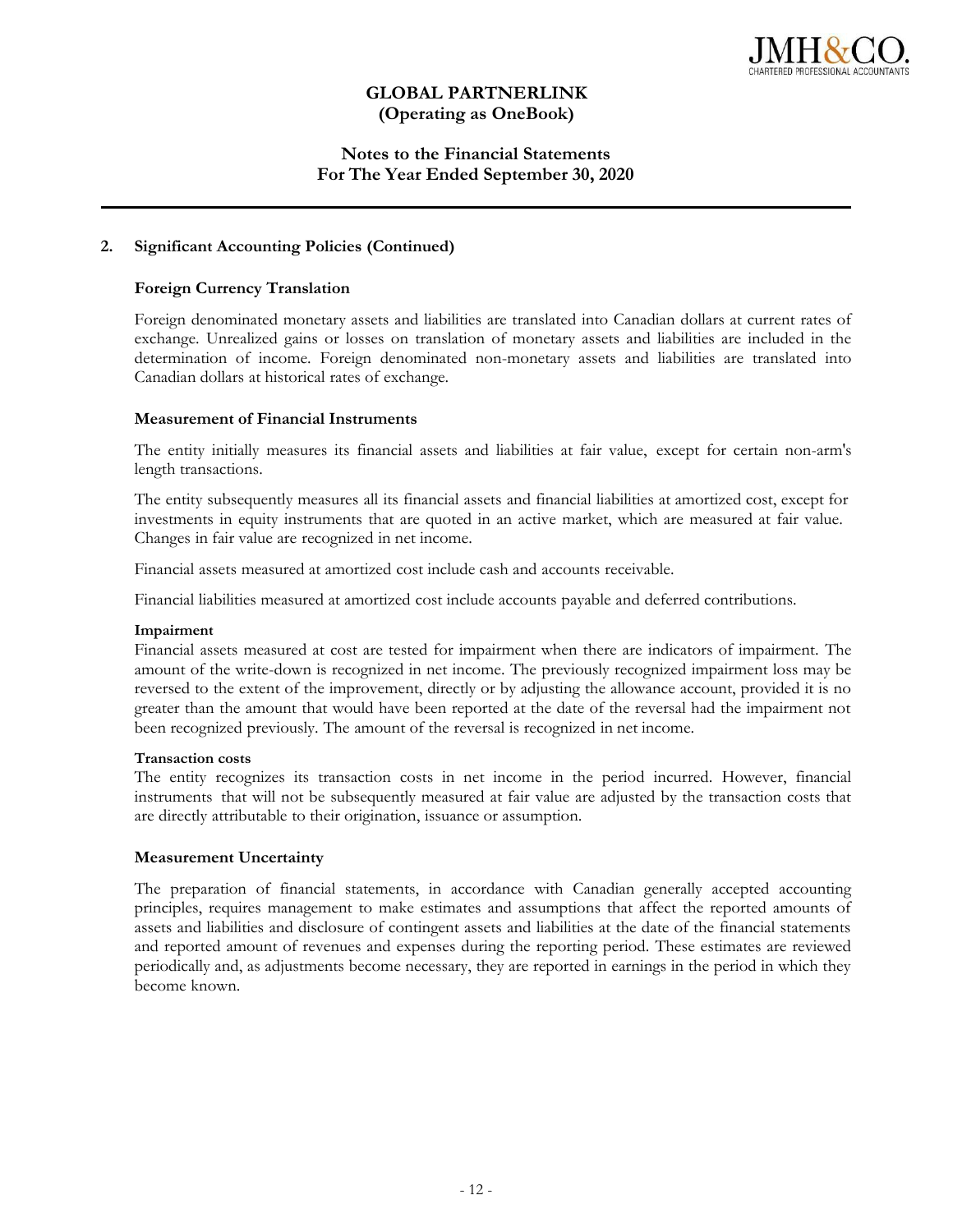

## **Notes to the Financial Statements For The Year Ended September 30, 2020**

#### **3. Financial Instruments and Risks**

The business risks associated with financial instruments are categorized as market (comprised of currency, interest rate, and other price risk), credit and liquidity risks. It is management's opinion that the Organization is not exposed to significant market (comprised of interest rate and price risks), or credit risks arising from these financial instruments.

However, the Organization is exposed to currency and liquidity risks.

- a) Market risk
	- i) Currency risk

Currency risk is the risk that the value or future cash flows of a financial instrument will fluctuate due to changes in foreign currency exchange rates. The Organization is exposed to currency risk because of its US dollar denominated balances as follows:

|                                          | 2019      | 2018<br>S |
|------------------------------------------|-----------|-----------|
|                                          |           |           |
| Cash and cash equivalents                | 13,892    | 10,608    |
| Accounts payable and accrued liabilities | (11, 406) |           |

#### b) Liquidity risk

Liquidity risk is the risk that an entity will encounter difficulty in meeting obligations associated with financial liabilities.

#### **4. Accounts Payable And Accrued Liabilities**

|                                | 2020   | 2019   |
|--------------------------------|--------|--------|
|                                | S      |        |
| Trade and other payables       | 43,547 | 22,380 |
| Government remittance payables | 6,513  | 1,000  |
|                                | 50,060 | 23,380 |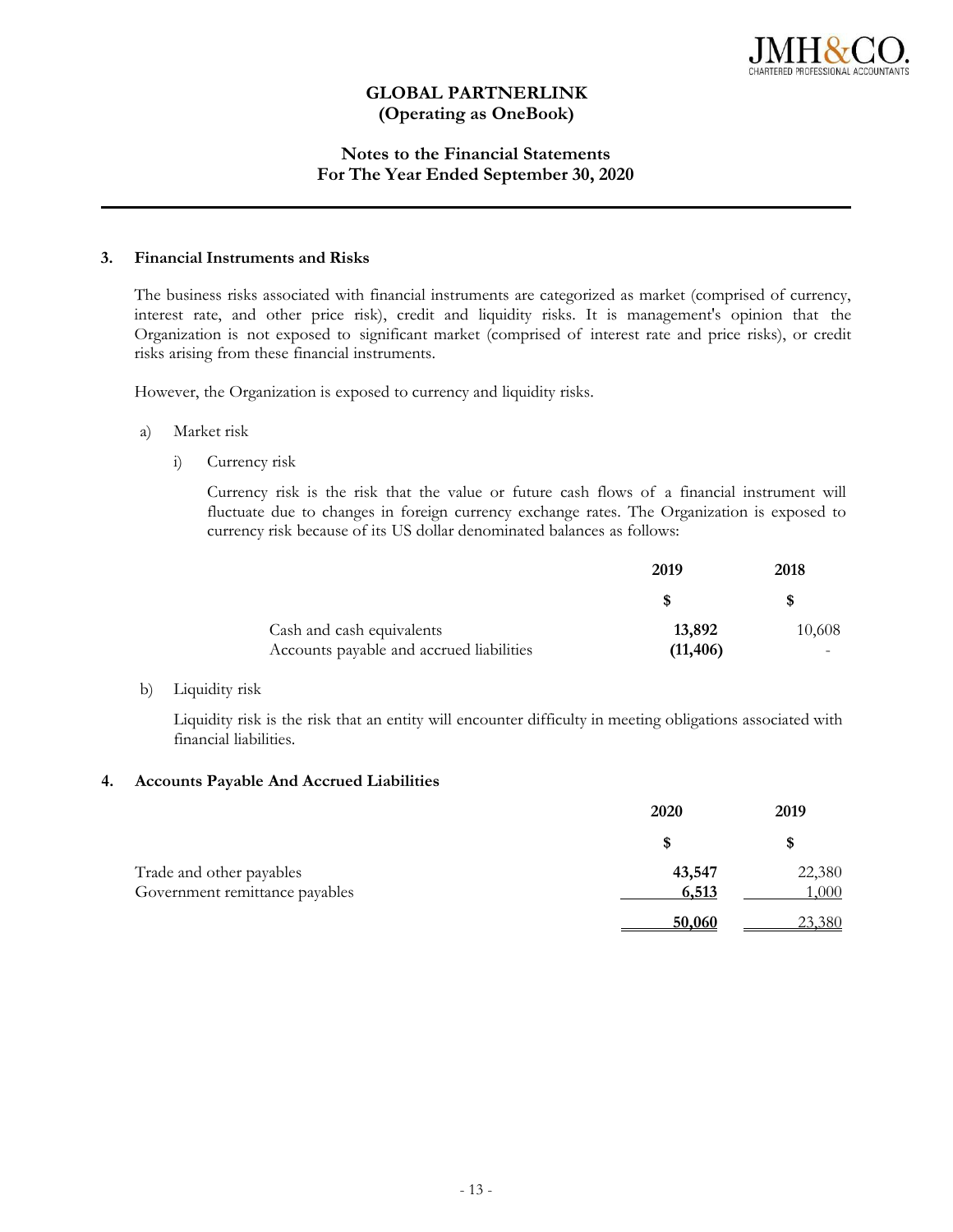

## **Notes to the Financial Statements For The Year Ended September 30, 2020**

### **5. Deferred Contributions**

|                                                                 | 2020   | 2019      |
|-----------------------------------------------------------------|--------|-----------|
|                                                                 | \$     | \$        |
| <b>Contributions Received</b><br>GPS program donations received |        | 26,256    |
| Transferred to:<br>GPS program disbursements                    |        | (44, 555) |
| <b>Increase in Deferred Contributions</b>                       |        | (18,299)  |
| <b>Balance,</b> beginning of year                               | 43,501 | 61,800    |
| <b>Balance, end of year</b>                                     | 43,501 | 43,501    |

#### **6. Commitments**

The Organization is committed under a long term operating lease with respect to its premises and office equipment. Annual lease payments, excluding additional rent for share of operating costs, are as follows:

|      | S      |
|------|--------|
| 2021 | 39,244 |
| 2022 | 39,492 |
| 2023 | 4,669  |

### **7. Project Sustainability Fund**

Project sustainability fund represents the net assets on hand in regards to funding specific programs.

|                                              | 2020<br>\$  | 2019<br>\$  |
|----------------------------------------------|-------------|-------------|
|                                              |             |             |
| <b>Balance,</b> beginning of year            |             | 196,963     |
| Restricted donations                         | 985,054     | 754,177     |
| Program expenses (Schedule A)                | (1,280,174) | (1,261,342) |
| Transfer of general funds to cover shortfall | 295,120     | 310,202     |
| <b>Balance</b> , end of year                 |             |             |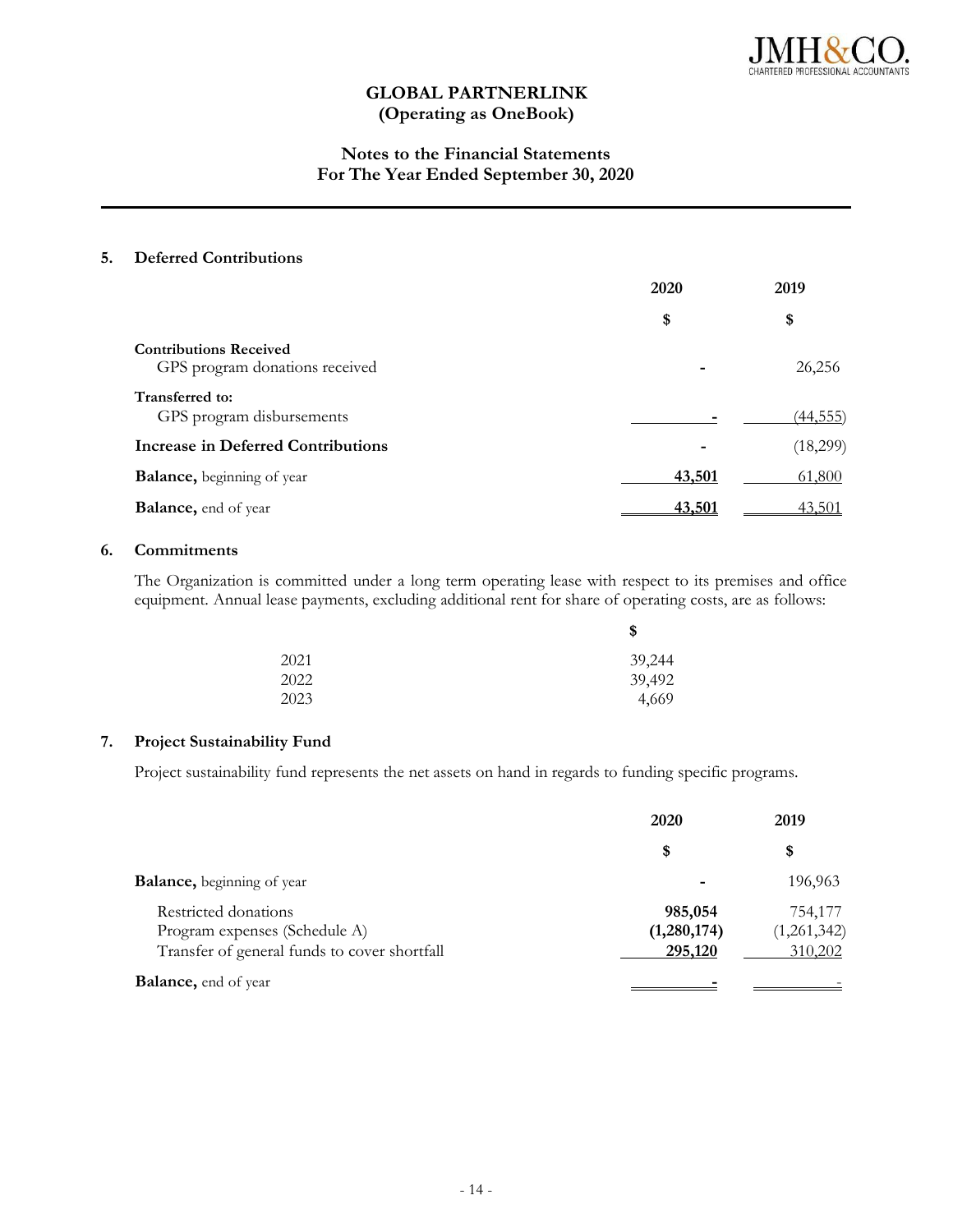

## **Notes to the Financial Statements For The Year Ended September 30, 2020**

### **8. Program expenses**

|                                  | 2020      | 2019      |  |
|----------------------------------|-----------|-----------|--|
|                                  | \$        | \$        |  |
| Burkian Faso                     |           | 7,334     |  |
| Cameroon                         | 446,250   | 428,091   |  |
| Ethiopia                         |           | 8,655     |  |
| Global Publishing Services (GPS) |           | 44,555    |  |
| Guinea-Bissau                    | 75,268    | 86,713    |  |
| India                            | 330,498   | 255,038   |  |
| Indonesia                        | 33,571    | 45,908    |  |
| Kenya                            | 164,565   | 135,714   |  |
| Myanmar (recovered)              | (5,243)   | 20,290    |  |
| Nepal                            | 72,303    | 77,228    |  |
| Philippines                      | 4,526     |           |  |
| Sudan (recovered)                | (19,293)  |           |  |
| Wycliffe Global Alliance         |           | 1,598     |  |
| <b>USA</b> - First Nations       | 10,117    | 9,742     |  |
|                                  | 1,112,562 | 1,120,866 |  |

#### **9. Allocation of Administration Costs**

The Organization has allocated a portion of its administration costs which are not directly related to the program or public relations and resource development functions, as follows:

|                            | Administration<br>expense before<br>allocation<br>\$ | Allocated to<br>program<br>\$ | Allocated to<br>public<br>relations<br>\$ | Included in<br>administration<br>expense<br>\$ |
|----------------------------|------------------------------------------------------|-------------------------------|-------------------------------------------|------------------------------------------------|
|                            |                                                      |                               |                                           |                                                |
| Travel                     | 6,975                                                | 2,674                         | 2,679                                     | 1,622                                          |
| Media and communications   | 12,772                                               | 4,895                         | 4,906                                     | 2,971                                          |
| Facility rent              | 33,588                                               | 12,874                        | 12,901                                    | 7,813                                          |
| Professional fees          | 15,172                                               | 5,816                         | 5,828                                     | 3,528                                          |
| Insurance                  | 4,994                                                | 1,914                         | 1,918                                     | 1,162                                          |
| Office supplies            | 3,036                                                | 1,164                         | 1,166                                     | 706                                            |
| Other administration costs | 15,842                                               | 6,072                         | 6,085                                     | 3,685                                          |
|                            | 92,379                                               | 35,409                        | <u>35,483</u>                             | 21,487                                         |